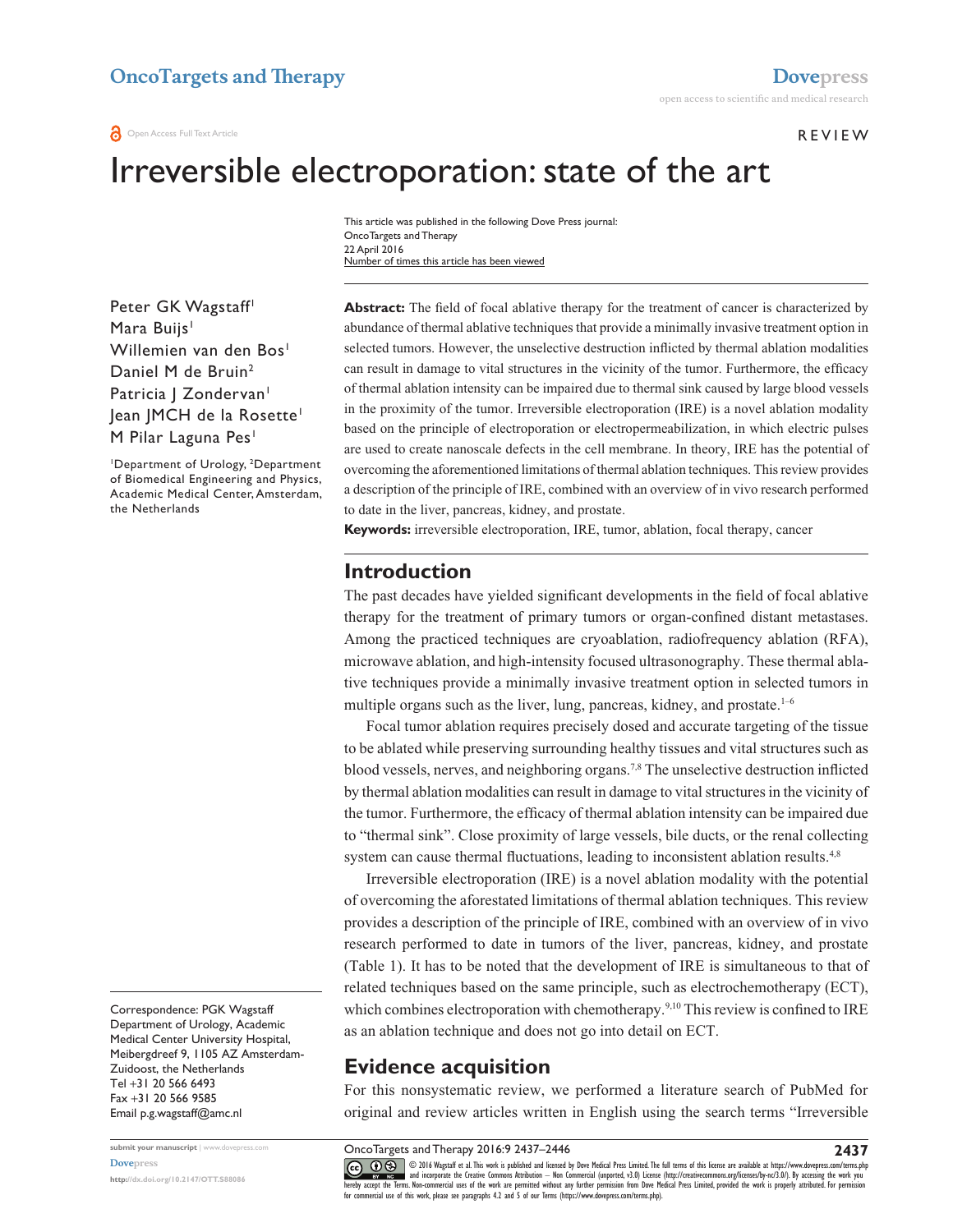#### **Table 1** Overview of clinical trials focusing on IRE in liver, pancreatic, kidney, and prostate tumors

| Author, year                           | Organ           | Number of<br><b>IRE</b> ablations | <b>FU</b> method             | <b>FU</b> term                               | <b>Findings</b>                                                                                                                                                                                                        | Type of<br>study        | Level of<br>evidence |
|----------------------------------------|-----------------|-----------------------------------|------------------------------|----------------------------------------------|------------------------------------------------------------------------------------------------------------------------------------------------------------------------------------------------------------------------|-------------------------|----------------------|
| Thomson<br>et al, 36 2011              | Liver<br>Kidney | 63<br>П                           | CT                           | Directly, I mo<br>and 3 mo                   | In humans, IRE of liver and<br>kidney tumors is safe if pulses are<br>synchronized with ECG                                                                                                                            | Prospective<br>cohort   | 4                    |
| Kingham<br>et al, 38 2012              | Liver           | 65                                | CT/MRI                       | Directly,<br>$1/3/6$ mo                      | IRE is safe for the treatment of<br>liver tumors; one persistence and<br>one recurrence observed                                                                                                                       | Retrospective<br>cohort | 4                    |
| Cannon<br>et al, <sup>40</sup> 2013    | Liver           | 48                                | CT/MRI/PET,<br>tumor markers | Directly,<br>3-monthly                       | Initial ablation success in 100%<br>of cases, local recurrence-free<br>survival 60% at 1 year; nine low-<br>grade AEs, all resolved                                                                                    | Prospective<br>cohort   | 4                    |
| Silk et al, <sup>61</sup> 2014         | Liver           | 15                                | CT                           | Directly,<br>$l-2$ mo                        | Local tumor recurrence in six<br>of eleven patients (55%); one<br>biliary stent placed, possibly due<br>to contact of IRE electrode with<br>bile duct                                                                  | Retrospective<br>cohort | 4                    |
| Cheung et al, <sup>41</sup><br>2013    | Liver           | 18                                | СT                           | I mo,<br>3-monthly                           | Complete ablation in 13 (72%)<br>lesions; no recurrences at<br>mean FU of 18 mo; no serious<br>complications                                                                                                           | Prospective<br>cohort   | 4                    |
| Scheffer et al, <sup>62</sup><br>2014  | Liver           | 10                                | Resection                    | Ablation-<br>resection                       | Macroscopic vitality staining,<br>nonviable IRE lesion covering<br>complete tumor in eight of<br>ten patients; microscopically,<br>irreversible cell damage in<br>the tumor-free margin of all<br>specimens            | Prospective<br>cohort   | 4                    |
| Cheng et al, <sup>42</sup><br>2015     | Liver           | 6                                 | CT, resection                | l mo,<br>3-monthly until<br>liver transplant | Imaging: complete response in all<br>cases; pathology: five lesions with<br>complete necrosis, one lesion<br>with viable tumor cells $<$ 5%                                                                            | Retrospective<br>cohort | 4                    |
| Niessen et al, <sup>39</sup><br>2015   | Liver           | 79                                | CT/MRI                       | Directly,<br>$1.5/3/6$ mo                    | Incomplete ablation in two cases;<br>FU of 6 mo in 48 patients, 14 (29%)<br>of whom showed local recurrence;<br>risk factors for local recurrence:<br>tumor volume and tumor type                                      | Prospective<br>cohort   | 4                    |
| Sugimoto<br>et al, 37 2015             | Liver           | 6                                 | CEUS/CT/MRI                  | Directly,<br>I wk, I mo,<br>3-monthly        | Complete IRE ablation in five<br>(83%) tumors; residual tumor in<br>one case at I week; no serious<br>complications                                                                                                    | Prospective<br>cohort   | 4                    |
| Narayanan<br>et al. <sup>45</sup> 2012 | Pancreas        | 15                                | CT                           | Directly, I day,<br>monthly                  | CT directly and 24 hours post-<br>IRE showed patent vasculature in<br>all cases; no severe complications<br>or mortality occurred; grade 2<br>pancreatitis in one case, resolving<br>spontaneously                     | Retrospective<br>cohort | 4                    |
| Paiella et al, <sup>46</sup><br>2015   | Pancreas        | $\overline{10}$                   | CT                           | Directly,<br>$1/2/3$ mo                      | All cases treated successfully;<br>overall survival: 7.5 mo;<br>complications: pancreatic abscess<br>(n=1) and pancreaticoduodenal<br>fistula $(n=1)$                                                                  | Prospective<br>cohort   | 4                    |
| Martin et al, <sup>47</sup><br>2012    | Pancreas        | 27                                | <b>CT/MRI/PET</b>            | Discharge,<br>3-monthly                      | At 90 days, no signs of local<br>recurrence in all patients;<br>17 possible IRE-related<br>complications; grade 4/5<br>complications: bile leak (n=2) and<br>portal vein thrombosis (n=2); one<br>mortality at 70 days | Prospective<br>cohort   | 4                    |

(*Continued*)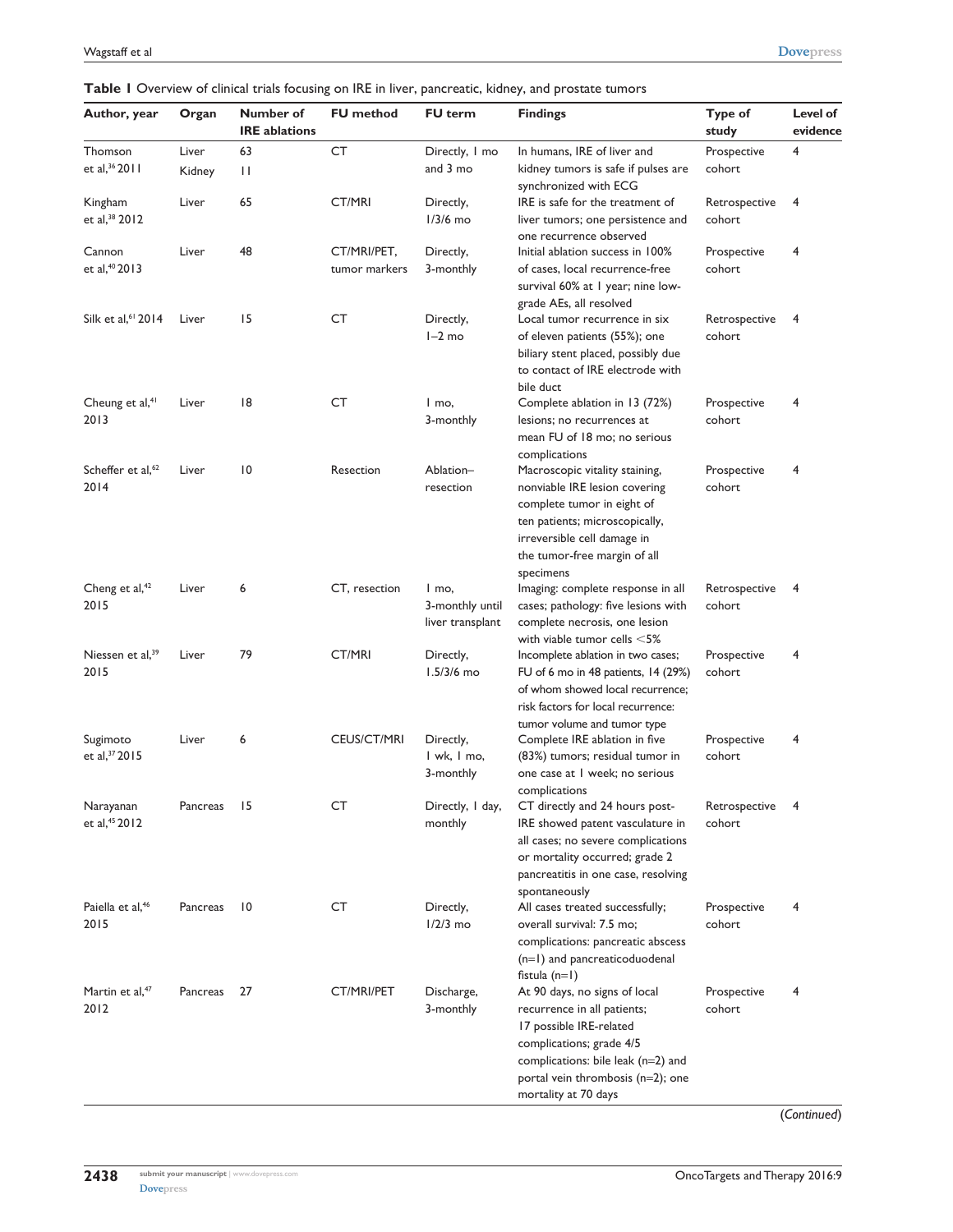#### **Table 1** (*Continued*)

| Author, year                                | Organ    | Number of<br><b>IRE</b> ablations | <b>FU</b> method | <b>FU</b> term          | <b>Findings</b>                                                                                                                                                                                                                                | Type of<br>study        | Level of<br>evidence |
|---------------------------------------------|----------|-----------------------------------|------------------|-------------------------|------------------------------------------------------------------------------------------------------------------------------------------------------------------------------------------------------------------------------------------------|-------------------------|----------------------|
| Martin et al, <sup>48</sup><br>2013         | Pancreas | 54                                | CT/MRI/PET       | Discharge,<br>3-monthly | Improvement IRE vs standard<br>therapy: local PFS 14 vs 6 mo,<br>distant PFS 15 vs 9 mo; and overall<br>survival of 20 vs 13 mo; a total<br>of 57 AEs: bile leakage (n=2)<br>and duodenal leakage $(n=2)$ ; one<br>mortality occurred          | Prospective<br>cohort   | 4                    |
| Martin et al, <sup>49</sup><br>2015         | Pancreas | 200                               | CT/MRI/PET       | Discharge,<br>3-monthly | Median overall survival 24.9 mo<br>(range: 4.9-85 mo); complication<br>rate of 37% (median: grade 2,<br>range: grades 1–5); local                                                                                                              | Prospective<br>cohort   | 4                    |
| Pech et al, <sup>18</sup><br>2011           | Kidney   | 6                                 | Resection        | Ablation-<br>resection  | recurrence in six (3%) patients<br>No changes in laboratory blood<br>results or cardiac function;<br>pathology (H&E), swelling of<br>the ablated cells but no actual<br>dead cells; no viability staining                                      | Prospective<br>cohort   | 4                    |
| Trimmer et al, <sup>52</sup><br>2015        | Kidney   | 20                                | CT/MRI           | 6 wk, 6 mo,<br>10 mo    | performed<br>Residual tumor at 6 wk in two<br>of 20 cases; 6 mo FU available in<br>15 cases, no signs of recurrence;<br>I y FU available in six cases,<br>recurrence in one case; no major                                                     | Retrospective<br>cohort | 4                    |
| Wendler et al, <sup>53</sup><br>2015        | Kidney   | 3                                 | Resection        | 4 wk                    | complications observed<br>IRE lesions covering all tumors<br>completely, no residual tumor<br>in margins; very small tumor<br>residues of unclear malignancy<br>observed within the ablation zone,<br>requiring additional investigation       | Prospective<br>cohort   | 4                    |
| Onik and<br>Rubinsky, <sup>58</sup><br>2010 | Prostate | 16                                | <b>Biopsy</b>    | 3 wk                    | using viability staining<br>All patients remained continent<br>and potent patients remained so<br>after IRE; no evidence of cancer<br>in ablated area in 15 cases; one                                                                         | Prospective<br>cohort   | 4                    |
| Valerio et al, <sup>59</sup><br>2014        | Prostate | 34                                | <b>MRI</b>       | I wk and 6 mo           | patient refused biopsies<br>Suspicion of residual disease in six<br>patients, confirmed with biopsies<br>in one case; complications:<br>urinary retention (n=2), debris/<br>hematuria (n=6), dysuria (n=5),<br>urinary tract infection $(n=5)$ | Retrospective<br>cohort | 4                    |
| Van den Bos<br>et al, <sup>29</sup> 2015    | Prostate | 16                                | Resection        | 4 wk                    | Complete ablation of tissue<br>within the IRE electrode<br>configuration, no skip lesions; IRE<br>ablation zone 2.5-2.9 times larger<br>than IRE needle configuration                                                                          | Prospective<br>cohort   | 4                    |

**Notes:** Levels of evidence assigned according to *Oxford Centre for Evidence-based Medicine* – Levels of Evidence (March 2009); Howick et al ([http://www.cebm.](http://www.cebm.net/?o=1025) [net/?o=1025](http://www.cebm.net/?o=1025)).<sup>11</sup>

**Abbreviations:** AE, adverse event; CT, computed tomography; ECG, electrocardiogram; FU, follow-up; H&E, hematoxylin and eosin; IRE, irreversible electroporation; MRI, magnetic resonance imaging; mo, months; PET, positron emission tomography; PFS, progression-free survival; wk, weeks; y, years; CEUS, contrast enhanced ultrasound.

Electroporation", combined with "liver", "pancreas", "kidney", and "prostate"*.* This search resulted in 203 hits, from which we selected 20 articles based on relevant contribution to clinical evaluation of IRE (Table 1). Case reports were excluded. The selected articles had been published from 2011 to 2015, and 40% of the papers were published in 2015. Levels of evidence were assigned to the selected articles according to the Oxford Centre for Evidence-based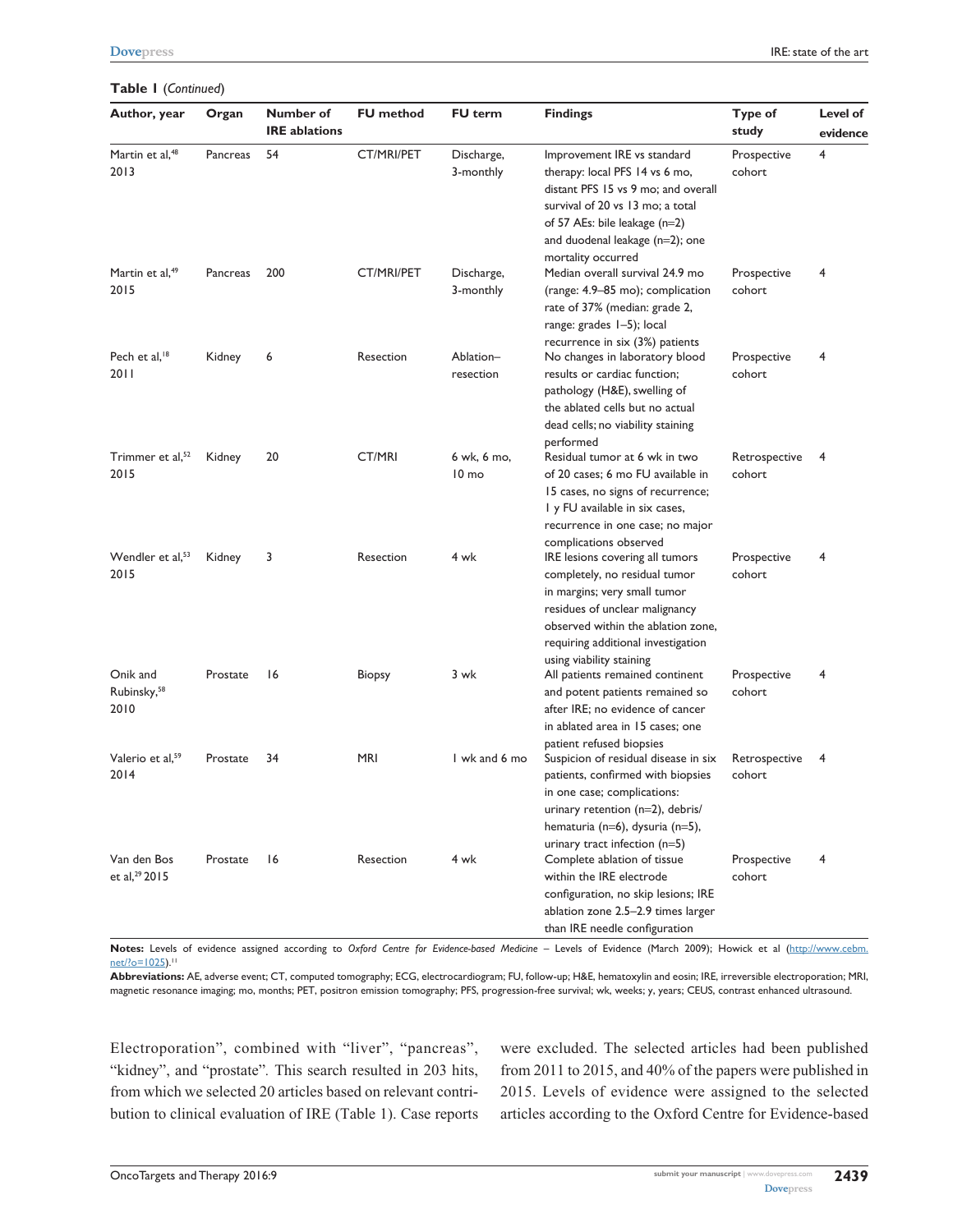Medicine's "Levels of Evidence".<sup>11</sup> The reference lists of the selected papers were scrutinized for additional relevant articles (yielding 41 articles).

# **IRE principle**

IRE is based on the principle of electroporation or electropermeabilization, in which electric pulses are used to create nanoscale defects in the cell membrane. These defects, termed "nanopores" or "conductive pores", permeate the cell membrane, permitting molecules to pass into the targeted cells.8,12,13 Nanopore formation can be temporary (reversible electroporation), as used in the fields of gene transfection or ECT.9,14,15 Above a certain electrical threshold, the "nanopores" become permanent, causing cell death due to the inability to maintain homeostasis (IRE), as used in the food industry for sterilization and, more recently, in medicine for tumor ablation.<sup>16–18</sup> The occurrence of IRE was initially considered an unwanted treatment side effect during reversible electroporation procedures. In the past decade, however, the focus has turned to IRE as an ablation modality, resulting in the development of a commercially available IRE console designed specifically for tissue ablation.<sup>8,19</sup>

The presence of nanopores following the delivery of electrical pulses has been visualized using electron microscopy, showing temporary and permanent nanopores.12,13 The pulse-induced disturbances of the cells as a whole were studied using fluorescence microscopy.<sup>20,21</sup> Because direct visualization of cell poration is difficult to follow over time, researchers have used indirect measures to quantify the effect of electroporation, such as changes in electrical conductivity or the uptake of dye following the admission of electrical pulses.22,23 However, visualization of membrane pores following the application of pulses does not definitively prove them to be the cause of IRE-induced cell death. Furthermore, ex vivo and animal research results have shown that IRE using the current clinically practiced treatment settings causes substantial increase in temperature in the targeted tissue. $24-26$ This secondary temperature development raises the question regarding the extent of the IRE effect that is caused by the temperature change versus that due to cell membrane poration. Therefore, as the field of tumor ablation using IRE progresses at a rapid pace, its underlying mechanism remains a subject of debate.<sup>16,24,27</sup>

If we assume instead of temperature development, the theory of cell membrane poration, IRE is not dependent on thermal energy and is therefore not influenced by "thermal sink", promising consistent results in the vicinity of large vessels or the renal collecting system. Furthermore, IRE should

be defined so as to limit damage of the cell membrane, spare tissue architecture, and minimize damage to blood vessels, nerves, and the renal collecting system.28 IRE lesions show a sharp demarcation between ablated and nonablated tissues, whereas thermal ablation techniques show a transitional zone of partially damaged tissue wherein insufficient temperatures were reached for definitive ablation.<sup>29</sup> This indicates that IRE ablation boundaries can potentially be planned more precisely compared to conventional techniques.

# **IRE device and procedure**

The first, and at the time of writing only, commercially available IRE console for clinical use in tissue ablation is the NanoKnife™, also registered as the HVP-01 Electroporation System (Angiodynamics Inc, Queensbury, NY, USA). The system carries a CE mark and has US Food and Drug Administration approval for soft tissue ablation. The NanoKnife™ platform consists of a low-energy direct current generator interfaced with a computer system equipped with user-friendly treatment planning software (Figure 1A and B). The system has the capability of connecting up to six monopolar needle electrodes, 16 G in diameter and covered in a retractable insulation sheath, allowing for the adjustment of the active tip length (Figure 1C). Bipolar IRE electrodes are available; however, these are not commonly used after early animal research showed bipolar IRE to result in lower ablation volumes, combined with a higher risk of collateral damage.30

Further parameters to be adjusted in IRE ablation are voltage, pulse number, pulse length, electrode number, and electrode spacing. The parameters can be entered into the IRE console, which subsequently generates a two-dimensional (2D) representation of the ablation shape, perpendicular to the direction of the inserted needle electrodes (Figure 1B). Knowledge on how to tailor IRE settings to specific tissue/tumor types remains limited. Research into simulation of the IRE ablation zone, in order to aid IRE ablation planning, is under way but has not yet yielded accurate results.31 Except for slight variations, IRE settings are similar for most research into tumor ablation. Currently practiced IRE settings for tumor ablation are voltage 1,500 V/cm, 70–90 pulses of 70–90 µs, electrode spacing 1.5–2 cm, and active electrode tip length 1–1.5 cm.

In order to prevent complications as a result of the administration of high-intensity electrical pulses, two main precautions are generally taken during IRE procedures. First, to prevent severe muscle contractions, IRE procedures take place under general anesthesia with additional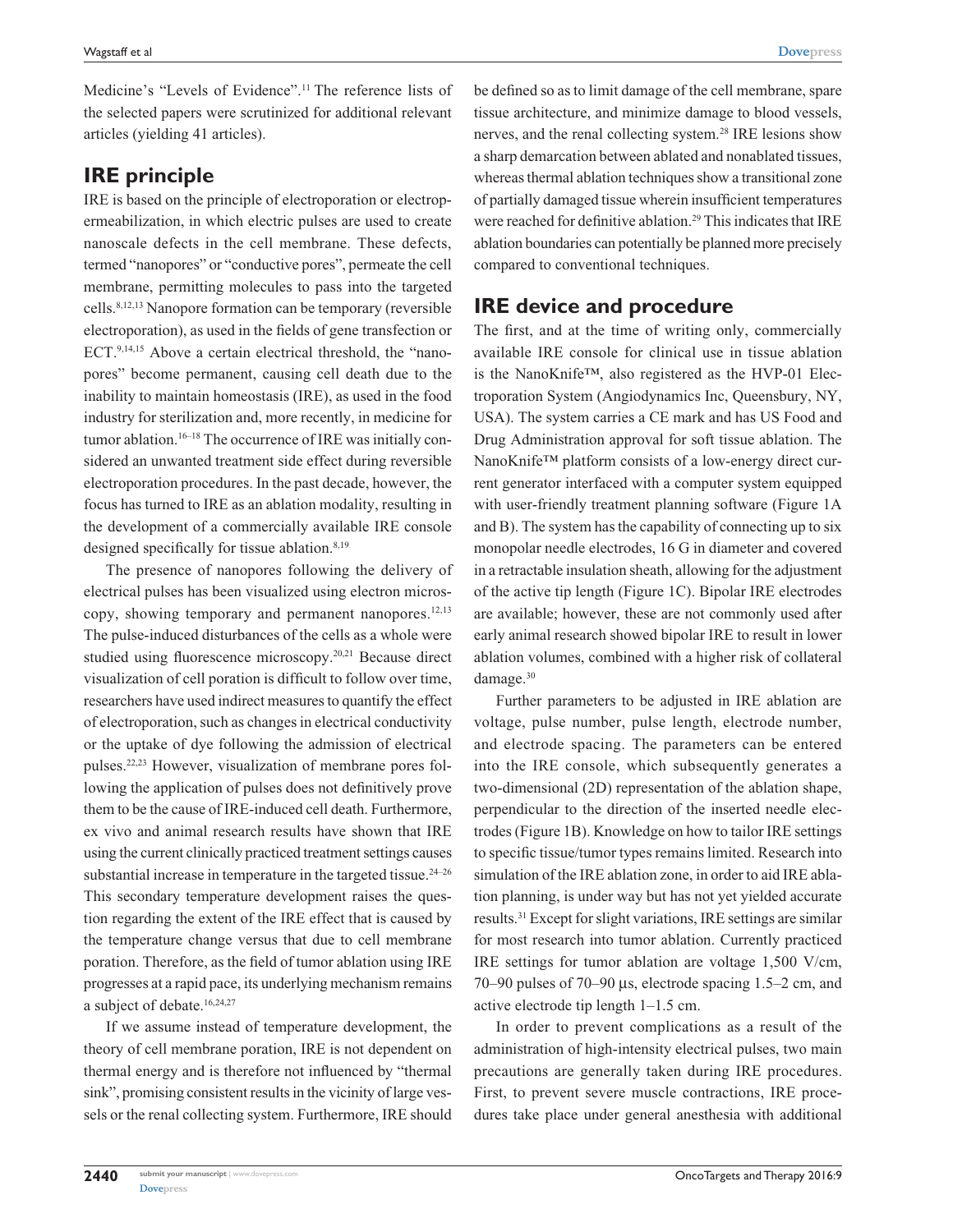

**Figure 1** IRE equipment.

**Notes:** (**A**) The NanoKnife™ IRE console. (**B**) User-friendly treatment planning software generates a 2D representation of the ablation zone, perpendicular to the direction of the inserted needle electrodes. (**C**) Monopolar needle electrodes (16 G), covered in a retractable insulation sheath, allowing for adjustment of the active tip length. The blue spacer allows for parallel external fixation of the IRE needles. (**D**) AccuSync ECG synchronizer, allowing for synchronization of the IRE pulses with the cardiac rhythm. **Abbreviations:** ECG, electrocardiogram; IRE, irreversible electroporation; 2D, two-dimensional.

muscle relaxation.32 Second, the administered IRE pulses could potentially cause cardiac arrhythmia, depending on the distance of the ablation spot to the heart.<sup>36</sup> Therefore, synchronization of the IRE pulses with the cardiac rhythm is advised. A synchronization device can be interfaced to the IRE console to ensure accurate pulse timing (Figure 1D). The IRE electrodes are positioned under computed tomography (CT) and/or ultrasound guidance in a similar manner to RFA or cryoablation probes. In order to guarantee an equal distribution of the electrical field, the electrodes need to be placed exactly parallel. External spacers are available to interlock the electrodes (Figure 1C). In prostate ablations, a brachytherapy grid can be used for needle targeting and fixation.29

# **In vivo IRE results** Liver

Conventional thermal ablation techniques, specifically RFA, have been proven effective in the treatment of hepatic tumors in selected patients.33,34 Thermal ablation in the liver is limited by the risk of thermal damage to large vessels, bile ducts, gall bladder, hepatic capsule, and extrahepatic organs.<sup>35</sup> Furthermore, the presence of large vessels may lead to heat sink, impairing ablation results.

IRE of tumors of the liver is the most extensively investigated, with nine trials reporting on its efficacy and safety (Table 1). In terms of safety, all nine studies concluded that IRE was well tolerated by patients, and that IRE is safe for treating liver tumors under the condition that the procedure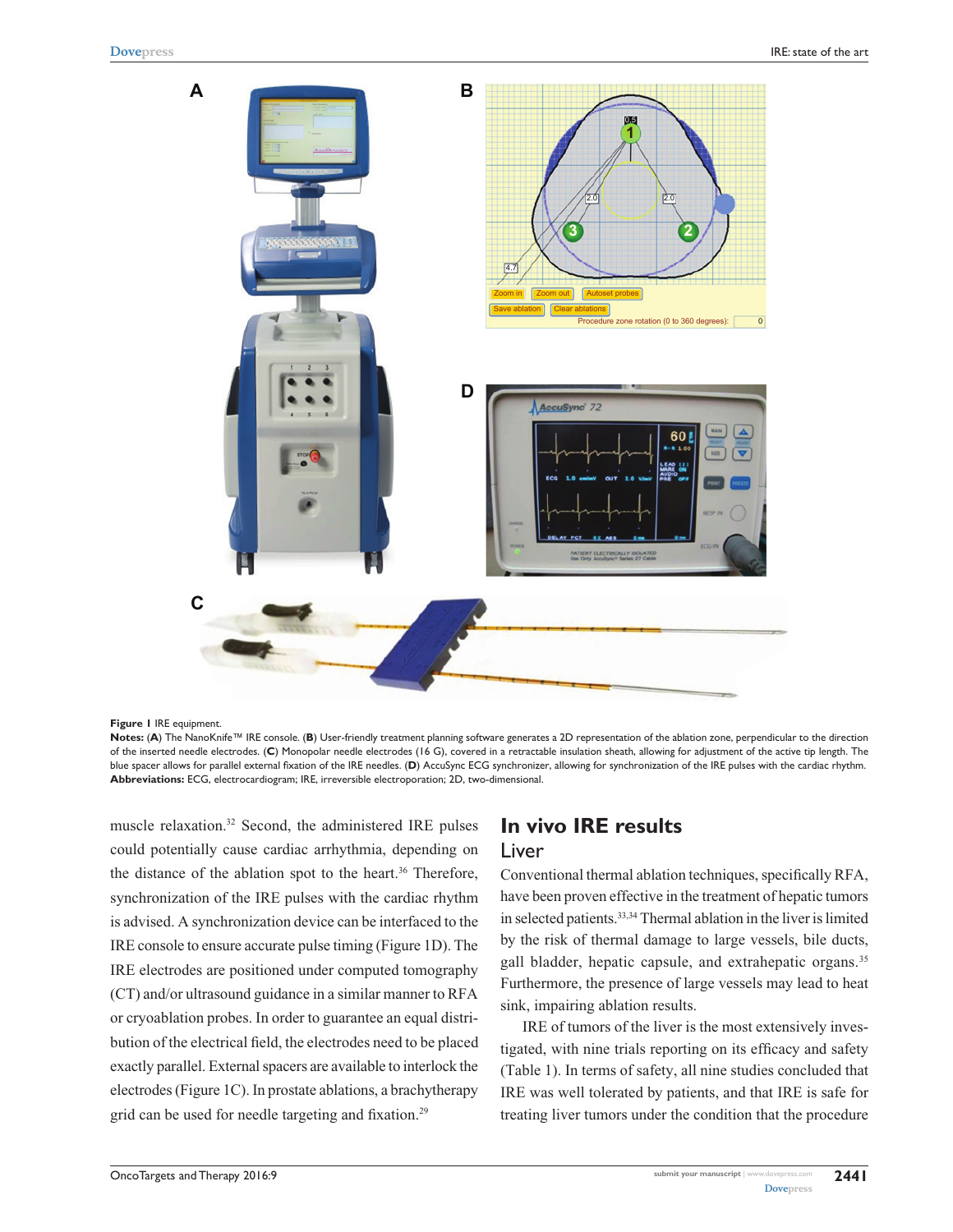is electrocardiographically synchronized to the cardiac rhythm.36,37 IRE was especially feasible in tumors with close proximity to major vital structures, for instance, bile ducts, portal veins, and arteries.38,39

The tumor response rate varied from  $50\%$  to  $98.1\%$ .<sup>36–38,40–42</sup> Highest response rates were described in patients with a median tumor size of 1 cm in high-risk locations, such as perivascular regions and positions close to major biliary structures, investigated by Kingham et al.<sup>38</sup> Lowest response rates were demonstrated in patients with liver metastasis from numerous different primary tumors, fluctuating from 1.7 to 6.3 cm in size.36 The overall local recurrences at 6-month follow-up varied from 0% to 55%.38–41

The aforementioned response rates and recurrences vary widely across studies, which is probably due to the heterogeneity of patient populations, ablation protocols, and tumor characteristics.

In conclusion, success of IRE in the liver mainly depends on lesion size. Thomson et  $al<sup>36</sup>$  reported that liver metasta $s$ es  $>5$  cm did not show any response with regard to tumor control. When four or more unipolar electrodes are required to ablate one lesion, the overall response rate decreases drastically. This is imaginable because it is technically challenging to place a multiple-needle array. Additionally, the field of electrical impulses is wider and therefore less controllable. A further risk factor associated with local recurrence after IRE is tumor type, with hepatocellular carcinoma (HCC) being less associated with recurrence than metastatic disease (*P*=0.023 for HCC, cholangiocellular carcinoma, or metastatic disease).<sup>39</sup>

Early results of IRE appear to be promising for small liver lesions close to vital structures, as no complications that were directly related to the IRE ablation were described. Nonetheless, comparative studies with conventional thermal ablative therapies need to be carried out to prove its oncological efficacy.

#### **Pancreas**

Pancreatic tumors are aggressive in nature. Furthermore, they are generally complicated to treat due to close proximity to vital structures, such as the portal vein, the celiac trunk, and the superior mesenteric vein.<sup>43</sup> In patients with unresectable locally advanced pancreatic cancer (LAPC), RFA has been shown to improve survival. However, RFA treatment is characterized by a high rate of complications.<sup>44</sup>

Narayanan et al<sup>45</sup> evaluated the safety of percutaneous pancreatic IRE in 15 ablations in 14 patients. No severe complications or mortality occurred. One patient developed a grade 2 pancreatitis, which resolved spontaneously.

Similarly, Paiella et al<sup>46</sup> reported on the safety and feasibility of pancreatic IRE in ten patients diagnosed with unresectable LAPC. Two complications were observed, namely, a pancreatic abscess and a pancreaticoduodenal fistula, both in the same patient.

A considerable amount of experience in pancreatic IRE has been obtained by the research of Martin et al.<sup>47-49</sup> Starting with a pilot study in 27 patients, aimed at studying the safety and feasibility of pancreatic IRE, $47$  17 possible IRErelated complications were reported in four patients, ranging from grades 1 to 5. Grade 4 and grade 5 complications consisted of bile leak (n=2) and portal vein thrombosis (n=2). One mortality occurred at 70 days post-IRE. This was due to portal vein thrombosis, which was presumably induced or worsened by the IRE treatment. At 90-day follow-up, none of the patients showed signs of local recurrence.47 In a subsequent study, Martin et al reported on pancreatic IRE in a group of 54 unresectable LAPCs.<sup>48</sup> When comparing IRE patients to those on standard therapy, an improvement in local progression-free survival was observed (14 vs 6 months; *P*=0.01), distant progression-free survival (15 vs 9 months; *P*=0.02), and overall survival (20 vs 13 months; *P*=0.03). A total of 67 adverse events were reported in 32 patients of the IRE group, including two cases of bile leakage and two cases of duodenal leakage. One mortality occurred post-pancreatic IRE.48 A recent analysis of 200 LAPC stage III patients treated with IRE in addition to conventional chemotherapy and radiation therapy showed equally promising results.<sup>49</sup> Median overall survival in these patients was 24.9 months (range: 4.9–85 months), at a complication rate of 37% (median: grade 2, range: grades 1–5). In six (3%) patients, a local recurrence was observed.<sup>49</sup>

According to these studies, IRE has proven to be an effective treatment in pancreatic carcinomas, with an improvement in progression-free survival and overall survival when compared to chemotherapy or chemoradiation therapy. However, a few limitations deserve consideration. Sample sizes are small and therefore confine the clinical evidence. We recommend that trials should be repeated with larger populations. Additionally, complication rates are high and severe in nature. A major part of the aforementioned studies included unresectable pancreatic carcinomas, a population that is known for its high morbidity and mortality. Due to high complication rates and the aggressive nature of these tumors, it might be difficult to determine the overall effect of IRE in pancreatic carcinomas. However, first results indicate that IRE is a suitable option and should be considered in patients diagnosed with unresectable pancreatic carcinoma.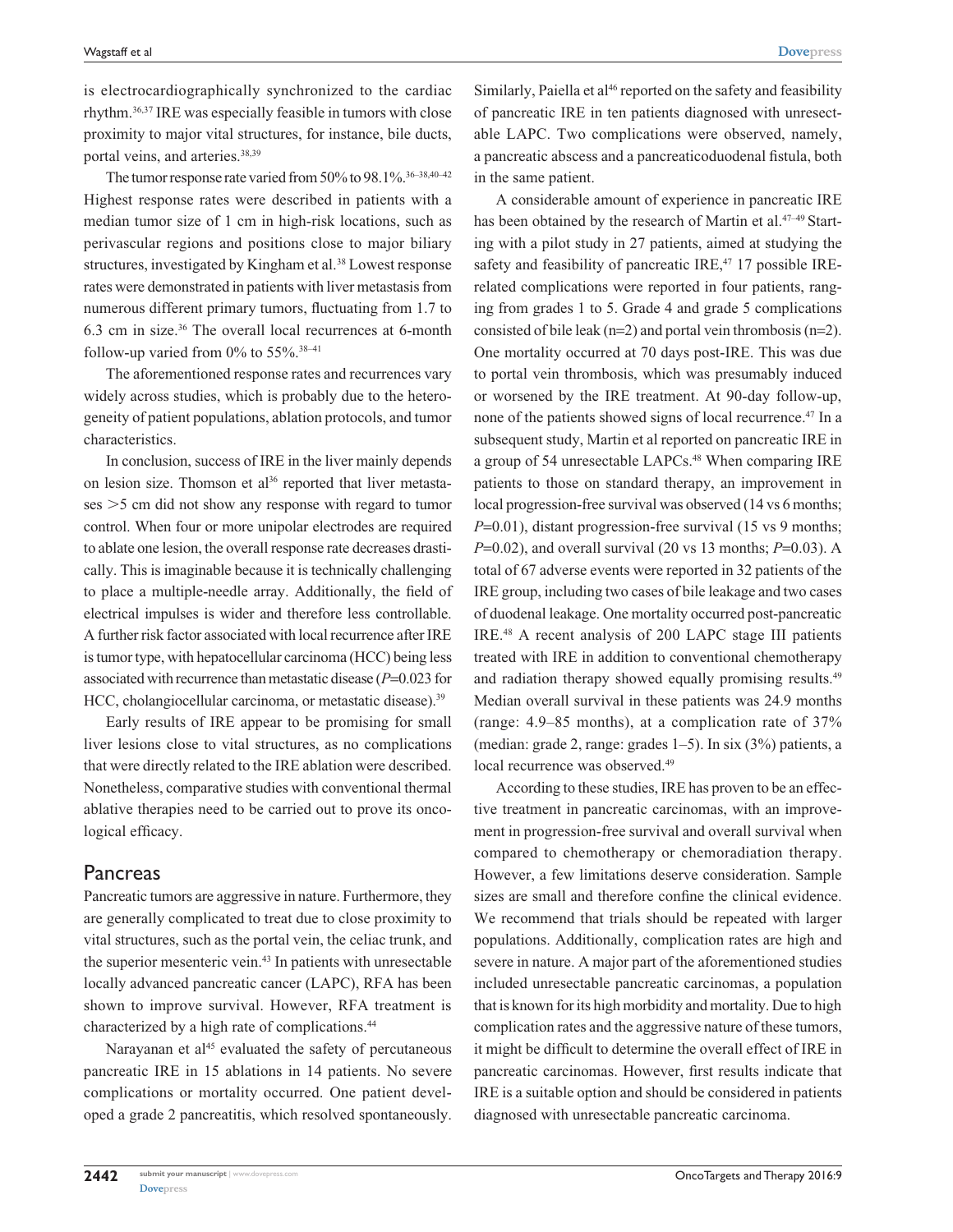## Kidney

The alternative for nephron-sparing surgery is the use of RFA or cryoablation in selected patients presenting with a small renal mass  $(\leq 4$  cm). Oncologic outcomes of ablative therapies are slightly lower compared to the results from conventional surgery; this is, however, balanced by a lower complication rate and a preservation of renal function.<sup>50,51</sup> Thermal ablative treatments are contraindicated for tumors in close proximity to the renal collecting system, the large blood vessels, or the abdominal organs. IRE could potentially extend the application of focal therapy in kidney cancer if proven safe and reliable in these high-risk locations.

The first-in-human study into the feasibility and safety of IRE ablation of renal cell carcinoma was performed by Pech et al.<sup>18</sup> This "ablate-and-resect" pilot study included six patients with a renal mass requiring radical nephrectomy. IRE was performed under anesthesia immediately before resection of the kidney. In one patient, a single intraoperative supraventricular extrasystole was encountered, without any further electrocardiographic abnormalities during follow-up. Histopathological examination, using hematoxylin and eosin staining, of the resected tumors showed swelling of the ablated cells, but no actual dead cells were observed.18 No additional viability staining was performed.

Thomson et al<sup>36</sup> investigated the safety of IRE in renal masses in their multiple organ (liver, lung, and kidney) IRE study. IRE of the kidney was performed in ten tumors of seven patients. One patient developed an obstruction of the ureter, which previously had been obstructed as a result of RFA ablation treatment. None of the remaining patients showed signs of stricture while the ureter or collecting system was within the ablation zone. Two patients suffered transient hematuria, both of whom had received IRE treatment extending into the central portion of the kidney. Two patients required a second IRE treatment after 3 months of follow-up.36

Trimmer et al<sup>52</sup> reported on 20 cases of IRE in small renal masses, with 1 year of imaging follow-up. Two out of the 20 cases presented with residual tumor at 6-week follow-up imaging and were treated with salvage RFA. Six-month follow-up was available in 15 cases showing no signs of recurrence. One-year follow-up was available in six cases, showing recurrence in one case, which was treated by partial nephrectomy. No major complications were observed.52

The most recent report on renal mass IRE is from Wendler et al, 53 providing preliminary results of a trial in which the IRE lesions are resected 4 weeks postablation. This interim report describes the results in the first three patients and gives a detailed report on the histopathology of an IRE ablation zone. The IRE lesions cover all three tumors completely, with no residual tumor in the margins. Very small tumor residues of unclear malignancy have been observed within the ablation zone. The viability, and with that the oncological consequence, of these small residues is unclear. The authors aim to perform additional viability staining in more patients to further investigate this issue.<sup>53</sup>

It is concluded that IRE is safe and feasible in the treatment of kidney tumors. No major complications occurred in any of the studies. Nonetheless, the golden standard, a laparoscopic partial nephrectomy, is a highly effective minimally invasive treatment, which is accompanied by very low complication rates and side effects. Therefore, we consider that IRE should be considered in patients diagnosed with renal tumors close to vital structures as only a second-line treatment.

### Prostate

Prostate cancer is the most prevalent form of cancer in men, with an increase in detection of localized disease in the Western world due to the use of prostate-specific antigen testing and improved imaging techniques.<sup>29,54</sup> Conventional therapies in prostate cancer (prostatectomy and radiotherapy) are associated with high incidence of treatment side effects. Common side effects resulting from the destructive nature of conventional treatment include urinary incontinence  $(0\%-20\%)$ , bowel problems  $(22\%-36\%)$ , and erectile dysfunction (19%–74%).<sup>55–57</sup> Focal therapies, including IRE, have the potential to reduce these burdens by sparing vital structures such as the urethra and the neurovascular bundles.

The first to report on the use of IRE in prostate cancer were Onik and Rubinsky, 58 treating 16 patients with localized cancer for whom preservation of potency and continence was a major concern. All patients were continent immediately upon removal of the catheter 0–3 days posttreatment. Patients who were potent before remained so after IRE treatment. However, two patients who received bilateral IRE treatment required 6 months for full return of potency. Treatment success was determined after 3 weeks by transperineal biopsies. Fifteen patients showed no evidence of cancer in the targeted area, with one patient refusing follow-up. In one patient, a microfocus Gleason 6 cancer was found outside the targeted area.<sup>58</sup>

Valerio et al<sup>59</sup> performed IRE of prostate cancer in 34 patients, assessing safety and feasibility. A total of 12 grade 1 complications and ten grade 2 complications occurred. Follow-up consisted of multiparametric magnetic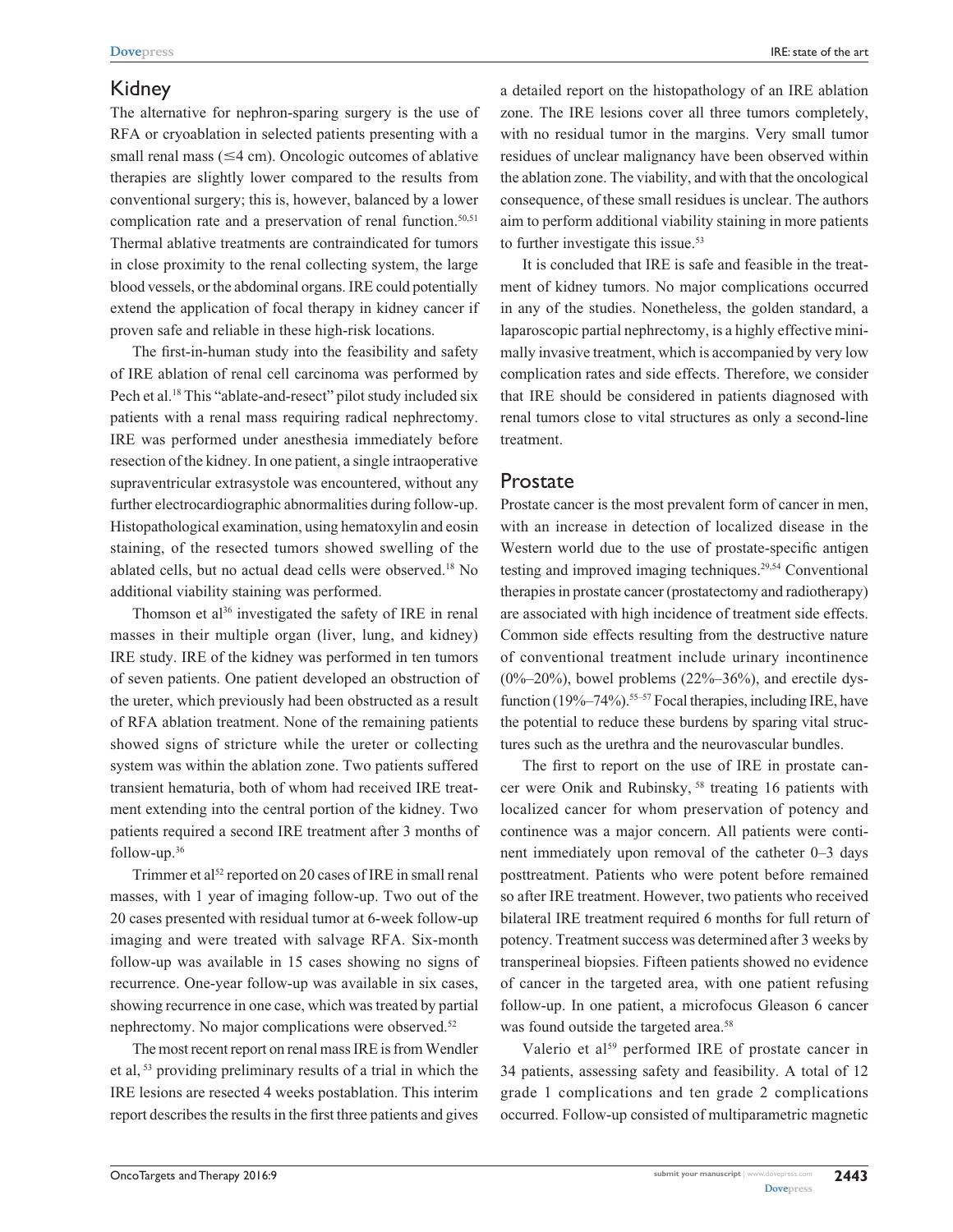resonance imaging (MRI) at 1 week and 6 months post-IRE. Complications included urinary retention (n=2; 6%), debris/ hematuria (n=6; 18%), dysuria (n=5; 15%), and urinary tract infection (n=5; 15%). Six patients (18%) showed suspicion of residual disease, four of whom underwent a secondary treatment. Only one patient had histological confirmation of treatment failure, through transperineal biopsies, and decided to undergo a radical prostatectomy.59

Recently, Van den Bos et al<sup>29</sup> performed an ablate-andresect study, performing IRE in 16 prostate cancer patients 4 weeks prior to radical prostatectomy. Their study focused on safety and feasibility, not specifically targeting the prostate cancer, and therefore did not present results on cancer-free rates. However, pathology results showed complete ablation of tissue (necrosis and fibrosis) within the IRE electrode configuration. Furthermore, the IRE ablation zones were found to extend beyond the IRE needles, with three needle ablations being 2.9 times larger than the needle configuration and four needle ablations being 2.5 times larger. Importantly, no skip lesions were observed within the needle configuration.<sup>29</sup>

In theory, focal treatment in prostate cancer is a promising approach as current conventional therapies have a lot of limitations. Radical prostatectomy and radiotherapy both have poor functional outcomes, with high rates of urinary incontinence and erectile dysfunction. It is believed that IRE has the potential to overcome these side effects. However, to date, there is little evidence on oncological outcome and no long-term results of IRE in prostate cancer are available. To our knowledge, there is sufficient evidence to say that IRE is a safe and effective focal treatment modality in prostate cancer, but a large trial is needed to warrant its oncological efficacy.

# **Considerations and future perspectives**

The introduction of new treatment techniques should adhere to a standardized methodology, such as the IDEAL recommendations.60 Following such guidelines will result in a stepwise, safe, and scientifically valid evaluation of the new technique at hand. Research into in vivo IRE is focusing on several different organs simultaneously, with progress being at a different stage for each field. Although IRE research in liver and pancreas is leading the way, it is important to not take these results as evidence for the safety and efficacy of IRE in other organs, that is, skipping ahead in the organspecific evaluation of IRE.

Several trials are expected to provide additional evidence on in vivo IRE in the near future. The COLDFIRE-II trial

(NCT02082782) is aimed at including 29 patients with colorectal liver metastasis for treatment with percutaneous CT-guided IRE, with follow-up by positron emission tomography (PET)-CT and PET-MRI. The same research group is finalizing the results of the PANFIRE trial (NCT01939665), having included 15 patients with locally advanced pancreatic adenocarcinoma, treated with percutaneous IRE and subsequently followed by cross-sectional imaging (CT/MRI) and blood tumor markers. Two further trials focusing on IRE in pancreatic cancer are the IMPALA trial (NL44713.018.13) and the pancreatic IRE trial (NL45048.058.13) at the Leiden University (the Netherlands).

Although the evidence on IRE in different organs is rapidly expanding, most results remain in the form of lowquality cohort studies, to be graded as level 4 of evidence.<sup>11</sup> Different groups are collaborating by pooling IRE data in registries. Uniform and central collection of data will result in larger data sets, allowing for more substantial evaluation of IRE safety and efficacy. Examples of such registries are the Soft Tissue Ablation Registry (STAR) and the prostate IRE registry (NCT02255890) of the Clinical Research Office of the Endourological Society (CROES). A considerable improvement on the available evidence will come from the CROES coordinated multicenter randomized controlled trial (RCT) (level 2b) into IRE in prostate cancer (NCT01835977). This recently started RCT will compare the IRE safety and efficacy between a focal IRE ablation and extended IRE ablation of the prostate.

For IRE to evolve into an accepted segment of standard therapy more research is needed, directed at tissue-specific device settings and ablation protocols, further evaluation of early ablation results, and follow-up methods, completed by studies focused on long-term oncological outcomes. At this phase of development, it is essential to perform IRE as much as possible in the setting of a clinical trial. As it involves the use of a medical device instead of a pharmacological product, the optimal way to proceed is following the recommendations of the IDEAL collaboration.<sup>60</sup> This evaluation equals surgical innovation to the different phases of pharmacological research. IRE has been described for the IDEAL stage 2a (development phase). To develop IRE into a minimally invasive treatment device, results should be compared with a standard test at use in Phase IIb and Phase III RCT trials. The best trial for the clinical evaluation of a new technique is an RCT. These trials are, however, seldom undertaken because they are time consuming and expensive. The common trial design, a prospective cohort, should consist of a strict treatment protocol in combination with a clearly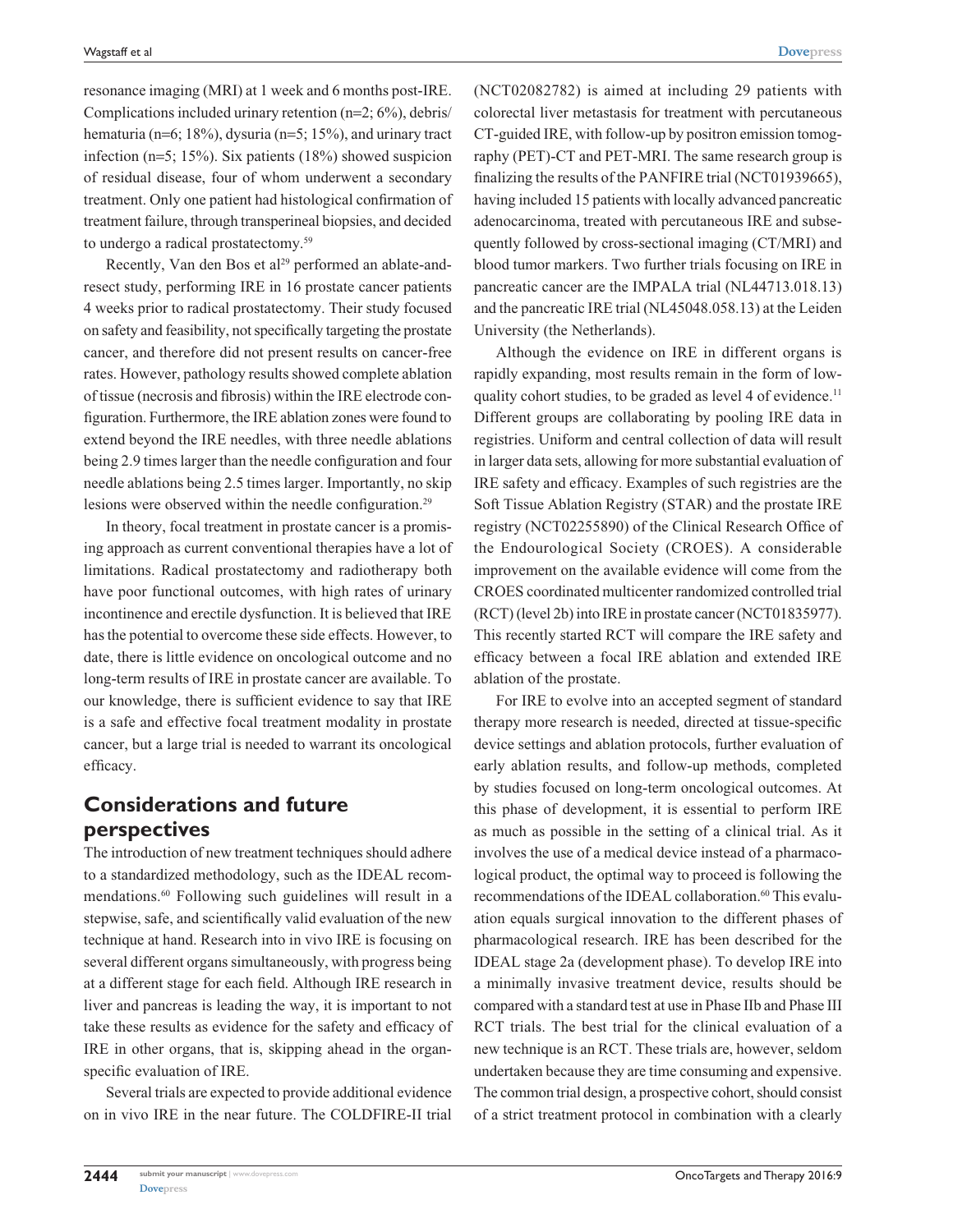defined population. If inclusion in a trial is not possible, patient data should at least be pooled uniformly in a centrally coordinated registry.

## **Conclusion**

IRE is showing promising results in early clinical research. The prospect of treating tumors in the vicinity of vital structures gives IRE a potential edge over conventional ablation techniques, which are mainly thermal in nature. However, for IRE to evolve into a clinically accepted ablation technique, further development is needed on multiple fronts, namely, tissue-specific device settings/protocols, ablation monitoring, and follow-up imaging, as well as long-term oncological outcomes. At this stage of development, it is essential to perform IRE in the setting of well-designed clinical trials and, if trial participation is not possible, at least to pool patients in a registry. Furthermore, as electrical properties vary among different tissue types, it is important not to interchange outcomes between organs, undermining the organ-specific evaluation of IRE.

## **Disclosure**

PGKW, MB, and WB received an unrestricted research grant from the Cure for Cancer Foundation [\(www.cureforcancer.nl\)](http://www.cureforcancer.nl). JJMCHdR is a paid consultant for AngioDynamics. The authors report no other conflicts of interest in this work.

### **References**

- 1. Lencioni R, Cioni D, Della Pina C, Crocetti L. Hepatocellular carcinoma: new options for image-guided ablation. *J Hepatobiliary Pancreat Sci*. 2010; 17:399–403.
- 2. Sharma A, Abtin F, Shepard JA. Image-guided ablative therapies for lung cancer. *Radiol Clin North Am*. 2012;50:975–999.
- 3. Volpe A, Cadeddu JA, Cestari A, et al. Contemporary management of small renal masses. *Eur Urol*. 2011;60:501–515.
- 4. Olweny EO, Cadeddu JA. Novel methods for renal tissue ablation. *Curr Opin Urol*. 2012;22:379–384.
- 5. Valerio M, Ahmed HU, Emberton M, et al. The role of focal therapy in the management of localised prostate cancer: a systematic review. *Eur Urol*. 2014;66:732–751.
- 6. van den Bos W, Muller BG, Ehdaie B, Scardino P, de la Rosette JJ. What is still needed to make focal therapy an accepted segment of standard therapy? *Curr Opin Urol*. 2014;24:247–255.
- 7. Rubinsky B, Onik G, Mikus P. Irreversible electroporation: a new ablation modality – clinical implications. *Technol Cancer Res Treat*. 2007; 6:37–48.
- 8. Wagstaff PG, de Bruin DM, Zondervan PJ, et al. The efficacy and safety of irreversible electroporation for the ablation of renal masses: a prospective, human, in-vivo study protocol. *BMC Cancer*. 2015;15:165.
- 9. Miklavcic D, Mali B, Kos B, Heller R, Sersa G. Electrochemotherapy: from the drawing board into medical practice. *Biomed Eng Online*. 2014;13:29.
- 10. Yarmush ML, Golberg A, Sersa G, Kotnik T, Miklavcic D. Electroporation-based technologies for medicine: principles, applications, and challenges. *Annu Rev Biomed Eng*. 2014;16:295–320.
- 11. *Oxford Centre for Evidence-based Medicine Levels of Evidence*. Howick J, Phillips B, Ball C, et al, Centre for Evidence-Based Medicine, University of Oxford; 2009. Available from: [http://www.cebm.net/](http://www.cebm.net/oxford-centre-evidence-based-medicine-levels-evidence-march-2009/) [oxford-centre-evidence-based-medicine-levels-evidence-march-2009/](http://www.cebm.net/oxford-centre-evidence-based-medicine-levels-evidence-march-2009/). Accessed October 1, 2015.
- 12. Lee EW, Wong D, Prikhodko SV, et al. Electron microscopic demonstration and evaluation of irreversible electroporation-induced nanopores on hepatocyte membranes. *J Vasc Interv Radiol*. 2012;23:107–113.
- 13. Chang DC, Reese TS. Changes in membrane-structure induced by electroporation as revealed by rapid-freezing electron-microscopy. *Biophys J*. 1990;58:1–12.
- 14. Neumann E, Schaeferridder M, Wang Y, Hofschneider PH. Genetransfer into mouse lyoma cells by electroporation in high electric-fields. *EMBO J*. 1982;1:841–845.
- 15. Mir LM, Orlowski S, Belehradek J, Paoletti C. Electrochemotherapy potentiation of antitumor effect of bleomycin by local electric pulses. *Eur J Cancer*. 1991;27:68–72.
- 16. Al-Sakere B, Andre F, Bernat C, et al. Tumor ablation with irreversible electroporation. *PLoS One*. 2007;2:e1135.
- 17. Olweny EO, Kapur P, Tan YK, Park SK, Adibi M, Cadeddu JA. Irreversible electroporation: evaluation of nonthermal and thermal ablative capabilities in the porcine kidney. *Urology*. 2013;81:679–684.
- 18. Pech M, Janitzky A, Wendler JJ, et al. Irreversible electroporation of renal cell carcinoma: a first-in-man phase I clinical study. *Cardiovasc Intervent Radiol*. 2011;34:132–138.
- 19. Bertacchini C, Margotti PM, Bergamini E, Lodi A, Ronchetti M, Cadossi R. Design of an irreversible electroporation system for clinical use. *Technol Cancer Res Treat*. 2007;6:313–320.
- 20. Kinosita K, Ashikawa I, Saita N, et al. Electroporation of cell-membrane visualized under a pulsed-laser fluorescence microscope. *Biophys J*. 1988; 53:1015–1019.
- 21. Hibino M, Shigemori M, Itoh H, Nagayama K, Kinosita K. Membrane conductance of an electroporated cell analyzed by submicrosecond imaging of transmembrane potential. *Biophys J*. 1991;59:209–220.
- 22. Jiang CL, Davalos RV, Bischof JC. A Review of basic to clinical studies of irreversible electroporation therapy. *IEEE Trans Biomed Eng*. 2015;62:4–20.
- 23. Granot Y, Ivorra A, Maor E, Rubinsky B. In vivo imaging of irreversible electroporation by means of electrical impedance tomography. *Phys Med Biol*. 2009;54:4927–4943.
- 24. van Gemert MJ, Wagstaff PG, de Bruin DM, et al. Irreversible electroporation: just another form of thermal therapy? *Prostate*. 2015;75(3): 332–335.
- 25. Wagstaff PG, de Bruin DM, van den Bos W, et al. Irreversible electroporation of the porcine kidney: temperature development and distribution. *Urol Oncol*. 2015;33(4):168.e1–168.e7.
- 26. van den Bos W, Scheffer HJ, Vogel JA, et al. Thermal energy during irreversible electroporation and the influence of different ablation parameters. *J Vasc Interv Radiol*. Epub 2015 Dec 17.
- 27. Davalos RV, Bhonsle S, Neal RE. Implications and considerations of thermal effects when applying irreversible electroporation tissue ablation therapy. *Prostate*. 2015;75:1114–1118.
- 28. Golberg A, Yarmush ML. Nonthermal irreversible electroporation: fundamentals, applications, and challenges. *IEEE Trans Biomed Eng*. 2013;60:707–714.
- 29. van den Bos W, de Bruin DM, Jurhil RR, et al. The correlation between the electrode configuration and histopathology of Irreversible Electroporation ablations in prostate cancer patients. *World J Urol*. Epub 2015 Aug 22.
- 30. Tracy CR, Kabbani W, Cadeddu JA. Irreversible electroporation (IRE): a novel method for renal tissue ablation. *BJU Int*. 2011;107: 1982–1987.
- 31. Wimmer T, Srimathveeravalli G, Gutta N, et al. Planning irreversible electroporation in the porcine kidney: are numerical simulations reliable for predicting empiric ablation outcomes? *Cardiovasc Intervent Radiol*. 2015;38:182–190.